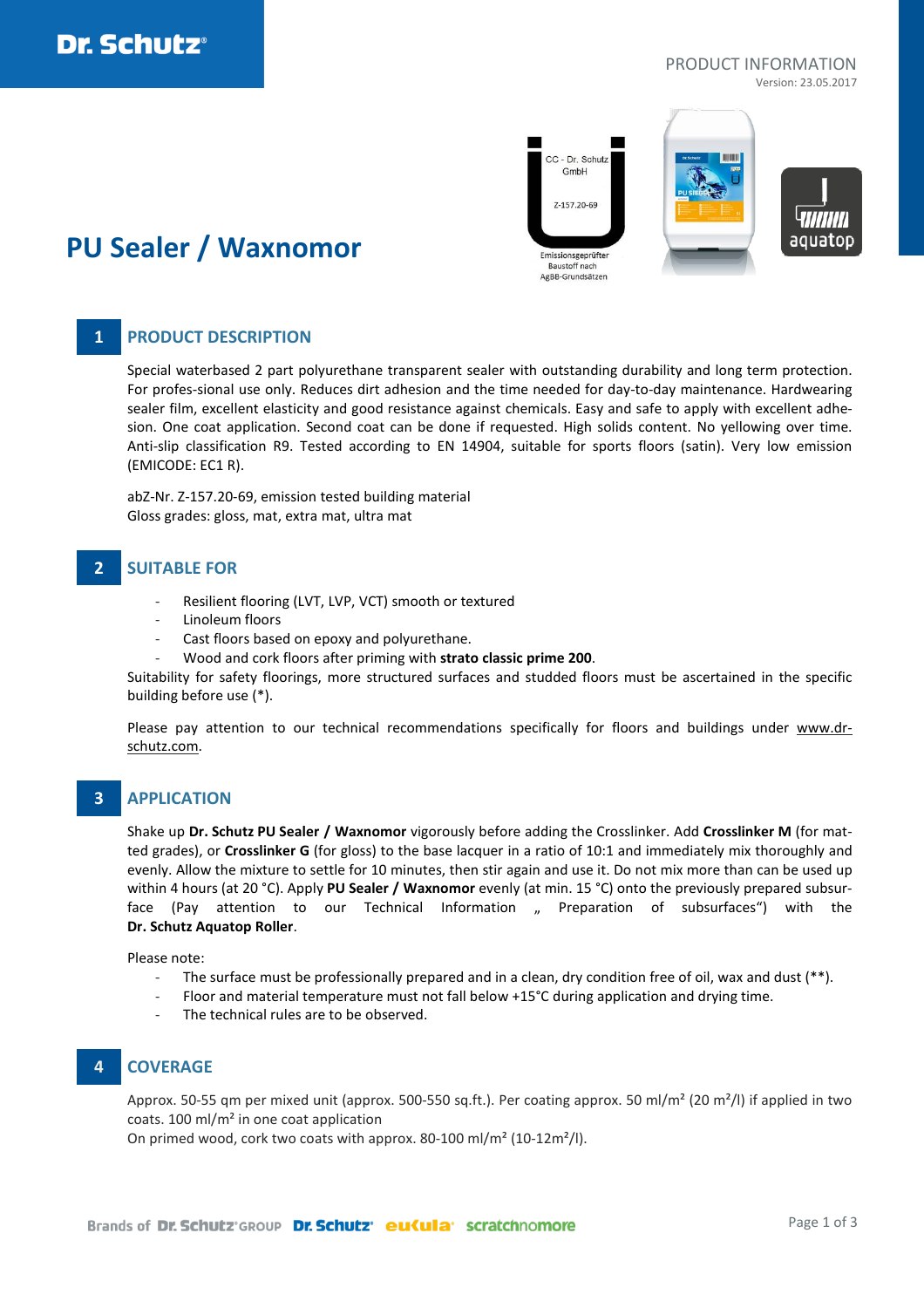

## PRODUCT INFORMATION

Version: 23.05.2017



## **PU Sealer / Waxnomor**

In the case of a very absorbent sub-surface, higher consumption is possible, depending on absorbency.

#### **5 CURING**

Can be carefully walked on and worked on for the second coating after approx. 2 hours, but no longer than 12 hours after the first coat. In the case of a longer interim drying time, the entire surface must be intermediate sanded. Can be walked on carefully 12 hours after the last sealing coat. After 24 hours approx. 80% of the durability has been achieved. After 7 days the full durability and chemical resistance of the product is provided (based on conditions of 20 °C, 50% relative humidity and sufficient ventilation)

Low temperatures, high humidity and poor ventilation can extend the drying time. Furniture can be carefully put up again. Gliders/Protectors should be installed and maintained under all movable chairs, tables, fixtures and other furniture to protect the coating from abuse and unnecessary scratching. We recommend Dr. Schutz Scratchnomore protectors.

#### **6 MAINTENANCE**

After complete cure clean with **Dr. Schutz PU Cleaner / Schutz Cleaner**.

When your floor begins to show signs of wear it may be time for a new sealer coat.

In case conventional care is requested, we recommend **Dr. Schutz Floor Mat** (for satin and mat) or **Dr. Schutz Floor Shine,** depending on the gloss grade of the finish

Please pay attention to our care instructions specific to floorings and buildings under [www.dr-schutz.com.](http://www.dr-schutz.com/)

## **7 STORAGE**

Minimum 12 months when stored in original packaging at 70 F (20 °C). Protect from freezing. Keep coating materials out of the reach of children.

When stored in varying temperatures and/or in an opened canister, dried parts can form. If so, sieve these out before using.

## **8 TECHNICAL DATA**

Contained substances: water, polyacrylate, polyurethane, glycolether, silicic acids, waxes, additives. Contains 1,2 benzisothiazol-3(2H)-one. May produce an allergic reaction.

voc (g/l) 47 base (ISO11890) / 2004/42/IIA(j)(140)140.

ADR/RID: not a dangerous good as defined by transport regulations (base lacquer and crosslinker).

CLP (base lacquer): labelling not necessary.

Emptied canisters can be disposed of in household waste, or taken to a recycling centre.

CLP (Crosslinker G/M): GHS 07, Attention. H332 Harmful if inhaled. H317 May cause an allergic skin reaction. H335 May cause respiratory irritation. H412 Harmful to aquatic life with long lasting effects. P280 Wear protective gloves / eye protection. P362 Take off contaminated clothing. P405 Store locked up. EUH204 Contains isocyanates. May produce an allergic reaction.